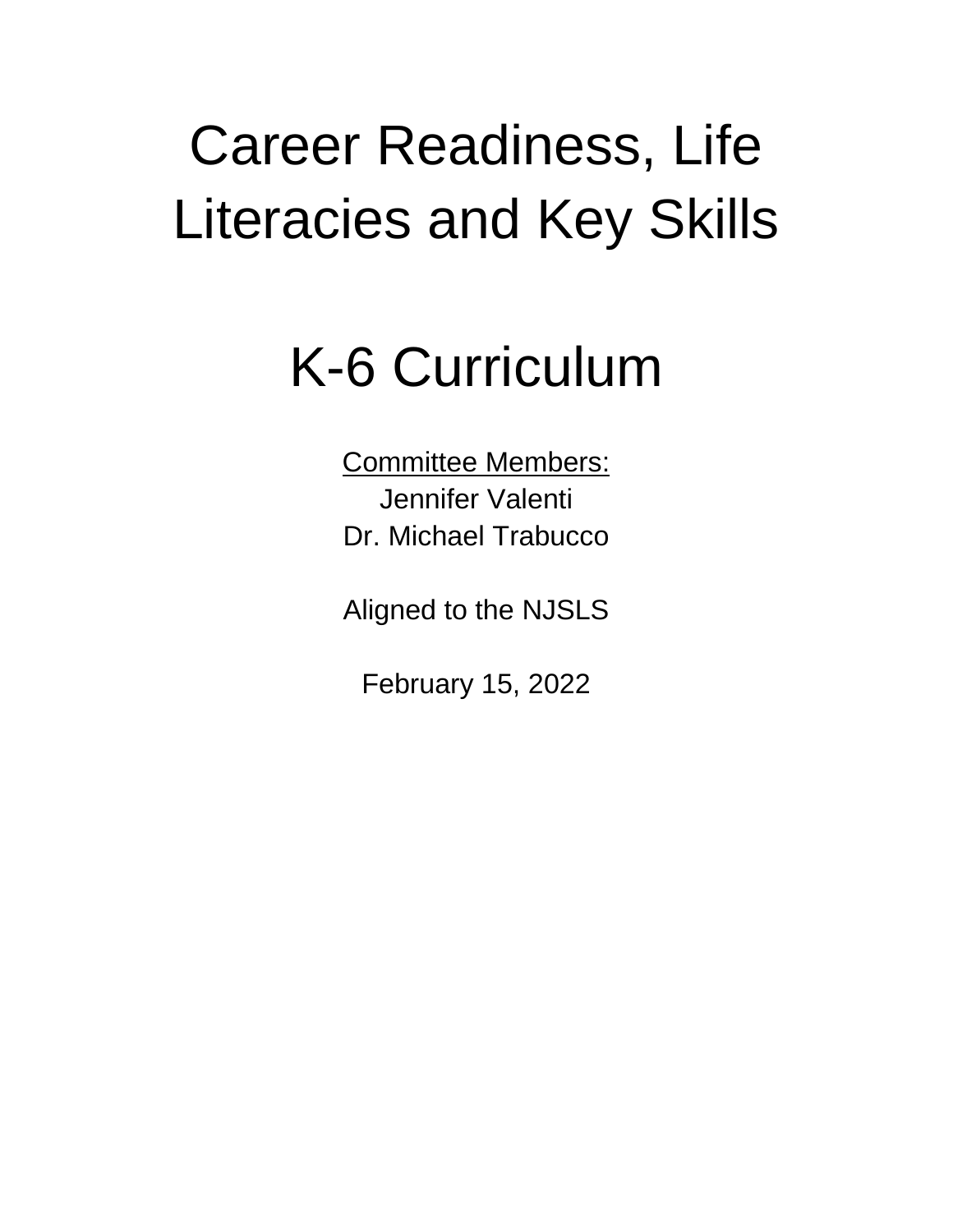#### **Introduction**

#### **Career Readiness, Life Literacies, and Key Skills**

Rapid advancements in technology and subsequent changes in the economy have created opportunities for individuals to compete and connect on a global scale. In this increasingly diverse and complex world, the successful entrepreneur or employee must not only possess the requisite education for specific industry pathways but also employability skills necessary to collaborate with others and manage resources effectively in order to establish and maintain stability and independence. This document outlines concepts and skills necessary for New Jersey's students to thrive in an ever-changing world. Intended for integration throughout all K– 12 academic and technical content areas, the New Jersey Student Learning Standards- Career Readiness, Life Literacies, and Key Skills (NJSLS-CLKS) provides the framework for students to learn the concepts, skills, and practices essential to the successful navigation of career exploration and preparation, personal finances and digital literacy.

#### **Mission**

Career readiness, life literacies, and key skills education provides students with the necessary skills to make informed career and financial decisions, engage as responsible community members in a digital society, and to successfully meet the challenges and opportunities in an interconnected global economy.

#### **Vision**

An education in career readiness, life literacies, and key skills fosters a population that:

- Continually self-reflects and seeks to improve the essential life and career practices that lead to success;
- Uses effective communication and collaboration skills and resources to interact with a global society;
- Possesses financial literacy and responsibility at home and in the broader community;
- Plans, executes, and alters career goals in response to changing societal and economic conditions; and
- Seeks to attain skill and content mastery to achieve success in a chosen career path.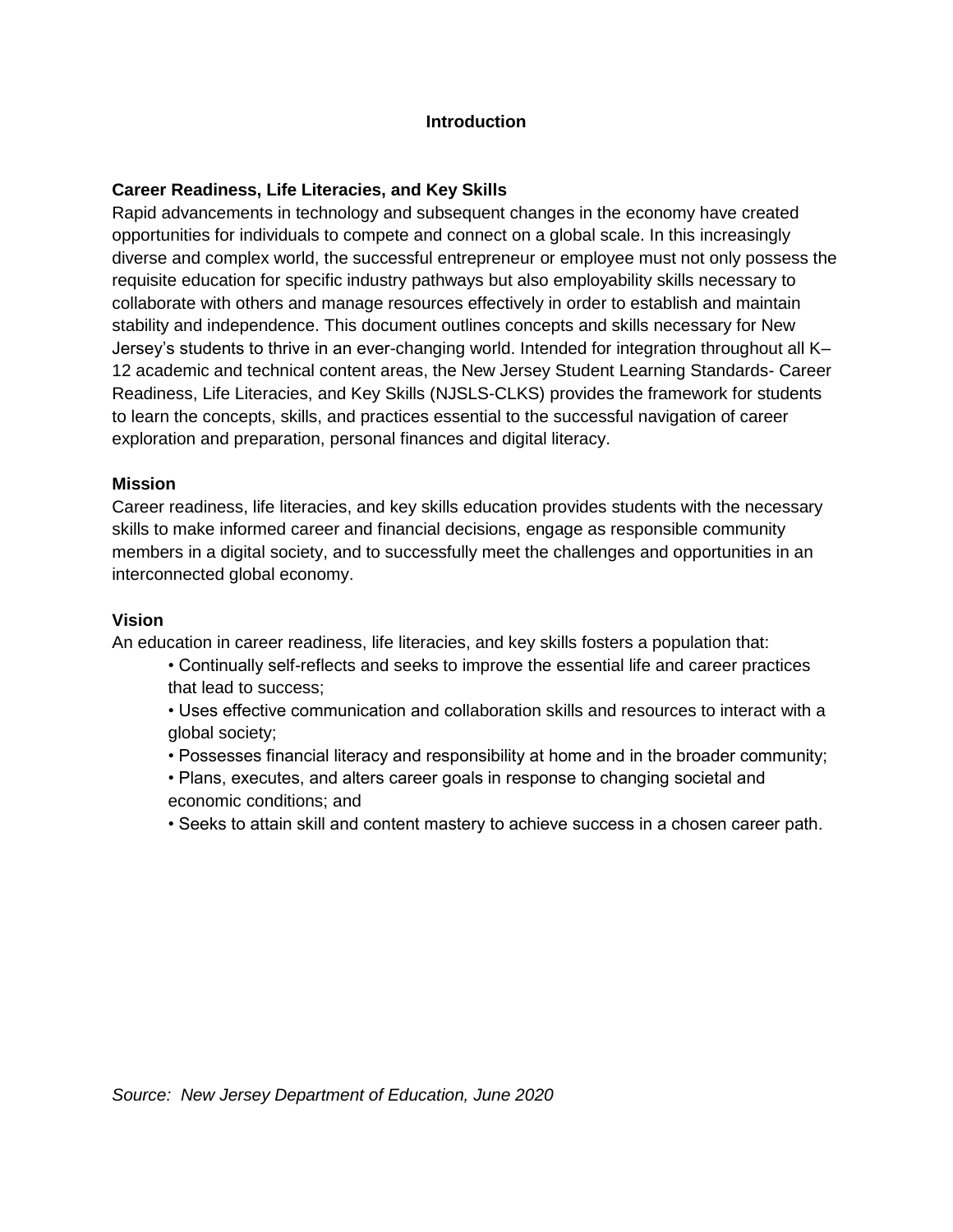#### **Financial Health**

Financial wellbeing includes understanding how emotions, peer influencers, advertising, personal money habits, financial decision-making processes, lifestyle choices, and personal financial values influence choices that are made involving finances. In addition, it includes topics that relate to planning and aligning career opportunities and possible entrepreneurial objectives with financial goals.

| By the end of grade 2                                                                                                                                                                                                                  | By the end of grade 5                                                                                                                                                                                                                                                                                    | By the end of grade 8                                                                                                                                                                                                                                                                                                                  | By the end of grade 12                                                                                                                                                                                                                                                                                                                                                            |
|----------------------------------------------------------------------------------------------------------------------------------------------------------------------------------------------------------------------------------------|----------------------------------------------------------------------------------------------------------------------------------------------------------------------------------------------------------------------------------------------------------------------------------------------------------|----------------------------------------------------------------------------------------------------------------------------------------------------------------------------------------------------------------------------------------------------------------------------------------------------------------------------------------|-----------------------------------------------------------------------------------------------------------------------------------------------------------------------------------------------------------------------------------------------------------------------------------------------------------------------------------------------------------------------------------|
| $\cdot$ There's a<br>relationship<br>between an<br>individual's<br>values, emotions,<br>and the ways<br>he/she chooses to<br>spend money.<br>• External factors<br>can influence the<br>items that an<br>individual wants<br>or needs. | $\bullet$ An individual's<br>financial traits and<br>habits affect<br>his/her finances.<br>• Spending choices<br>and their intended<br>and unintended<br>consequences<br>impact financial<br>outcomes and<br>personal<br>wellbeing.<br>• Not all financial<br>information is<br>accurate or<br>truthful. | $\bullet$ An individual's<br>values and<br>emotions will<br>influence the<br>ability to modify<br>financial behavior<br>(when<br>appropriate),<br>which will impact<br>one's financial<br>wellbeing.<br>• Marketing<br>techniques are<br>designed to<br>encourage<br>individuals to<br>purchase items<br>they may not<br>need or want. | • To be fiscally<br>responsible, an<br>individual's<br>finances should<br>align with their<br>values and goals.<br>Biological<br>behavioral biases,<br>psychology and<br>unconscious<br>beliefs affect<br>financial decision<br>making.<br>• The ability to<br>assess external<br>information is a<br>necessary skill to<br>make informed<br>decisions aligned<br>to one's goals. |

#### Financial Psychology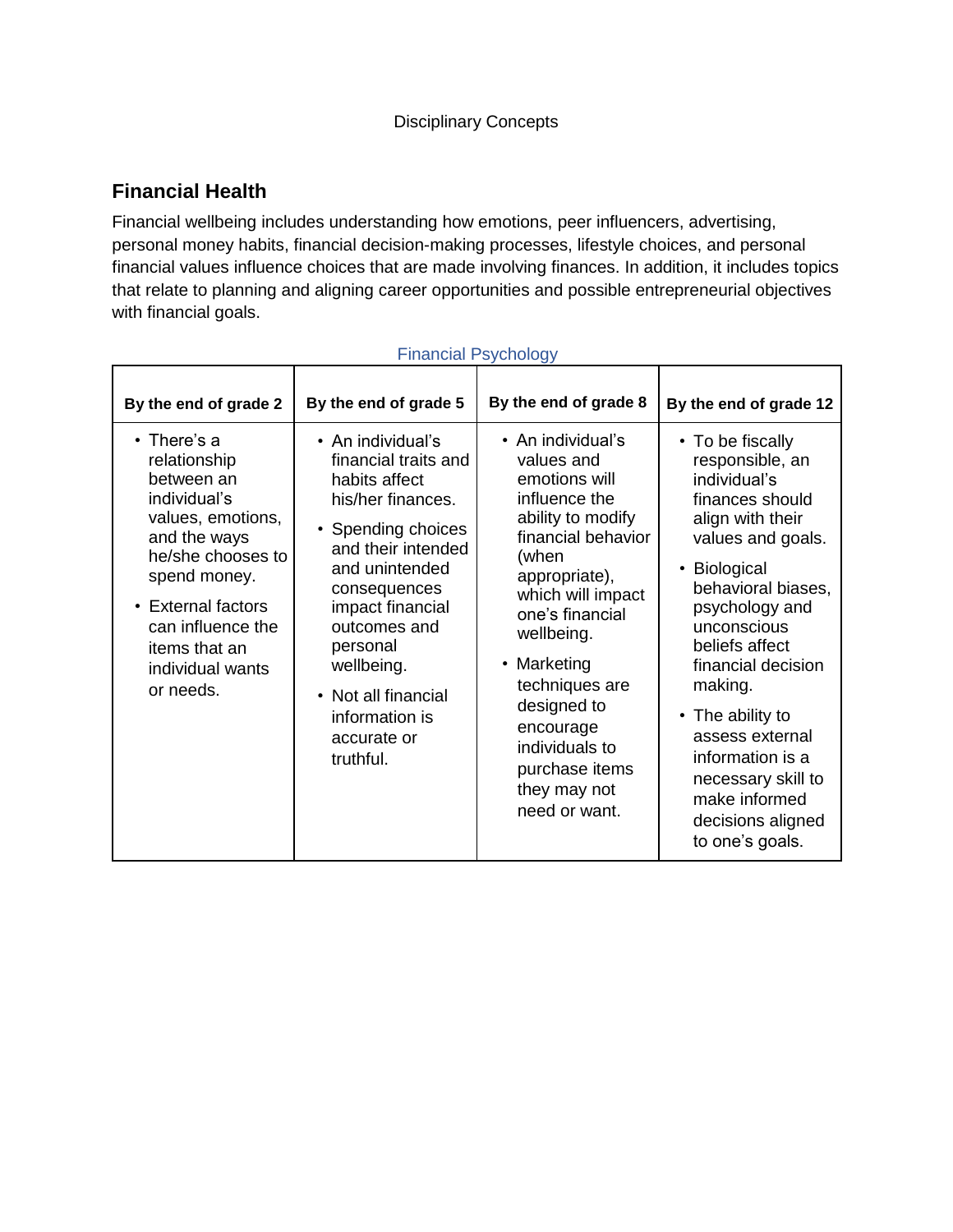| By the end of grade 2                                                                        | By the end of grade 5                                   | By the end of grade 8                                                                                                                                                                                                                                                                                                            | By the end of grade 12                                                                                                                                                                                                        |
|----------------------------------------------------------------------------------------------|---------------------------------------------------------|----------------------------------------------------------------------------------------------------------------------------------------------------------------------------------------------------------------------------------------------------------------------------------------------------------------------------------|-------------------------------------------------------------------------------------------------------------------------------------------------------------------------------------------------------------------------------|
| There are actions<br>an individual can<br>take to help make<br>this world a better<br>place. | An individual can<br>give back in areas<br>that matter. | • Philanthropic and<br>charitable<br>organizations play<br>important roles in<br>supporting the<br>interests of<br>individuals and<br>local and global<br>communities and<br>the issues that<br>affect them.                                                                                                                     | • Philanthropic,<br>charitable, and<br>entrepreneurial<br>organizations play<br>distinctly different<br>but vitally<br>important roles in<br>supporting the<br>interests of local<br>and global<br>communities.               |
|                                                                                              |                                                         | • Individuals can<br>use their talents,<br>resources and<br>abilities to give<br>back.<br>• The potential for<br>building and using<br>personal wealth<br><i>includes</i><br>responsibility to<br>the broader<br>community and an<br>understanding of<br>the legal rights and<br>responsibilities of<br>being a good<br>citizen. | The potential for<br>building and using<br>personal wealth<br>includes<br>responsibility to<br>the broader<br>community and an<br>understanding of<br>the legal rights and<br>responsibilities of<br>being a good<br>citizen. |

#### Civic Financial Responsibility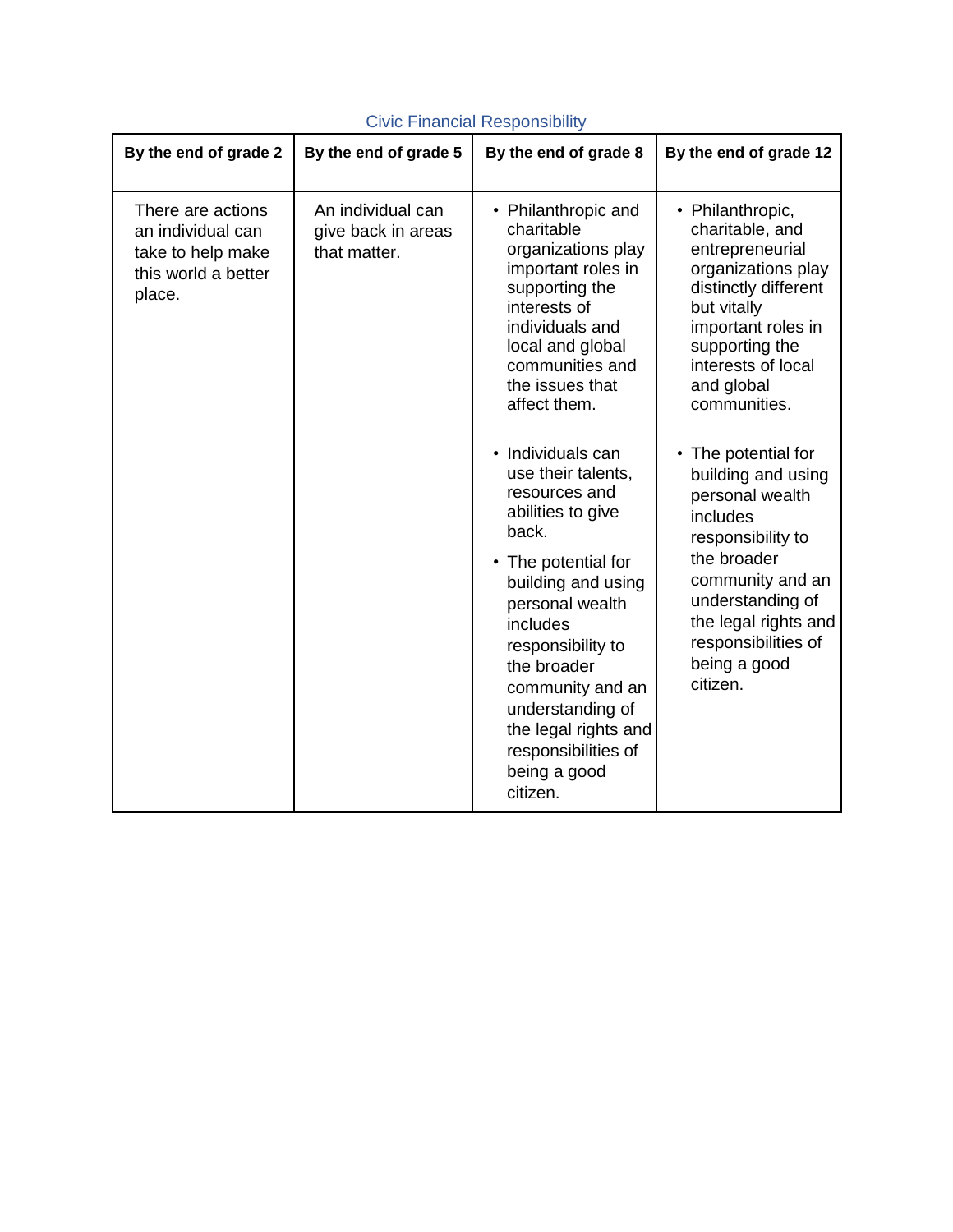#### **Financial Landscape**

Financial landscape incorporates building an awareness of the various forms of money, financial institutions, and the role of economic and government influences has on one's personal finances. Within the economic and government categories are topics such as consumer protection laws, taxes (e.g., impact on income and/or investments), a general understanding of inflation, and how government policies can affect one's personal finances.

| By the end of grade 2                                                     | By the end of grade 5                                                                                             | By the end of grade 8                                                                                                                                                            | By the end of grade 12                                                                                                                                                                                                                                 |
|---------------------------------------------------------------------------|-------------------------------------------------------------------------------------------------------------------|----------------------------------------------------------------------------------------------------------------------------------------------------------------------------------|--------------------------------------------------------------------------------------------------------------------------------------------------------------------------------------------------------------------------------------------------------|
| Money<br>comes<br>$\mathsf{I}$<br>different<br>values.<br>forms and uses. | People can choose<br>to save money in<br>many places such<br>as home in a piggy<br>bank, bank or credit<br>union. | There are a variety<br>of factors that<br>influence how well<br>suited a financial<br>institution and/or<br>service will be in<br>meeting an<br>individual's financial<br>needs. | • There are ways to<br>manage your<br>accounts that<br>provide you<br>maximum benefits<br>and protection.<br>• There are factors<br>you can use to<br>select financial<br>institutions and<br>professionals that<br>are best suited for<br>your needs. |

#### Financial Institutions

| By the end of grade 2 | By the end of grade 5                                                                                                                                                                                                                                            | By the end of grade 8                                                                                                                                                                                                                                                          | By the end of grade 12                                                                                                                                                                                                                                                        |
|-----------------------|------------------------------------------------------------------------------------------------------------------------------------------------------------------------------------------------------------------------------------------------------------------|--------------------------------------------------------------------------------------------------------------------------------------------------------------------------------------------------------------------------------------------------------------------------------|-------------------------------------------------------------------------------------------------------------------------------------------------------------------------------------------------------------------------------------------------------------------------------|
|                       | • Taxes are<br>collected on a<br>variety of goods<br>and services at<br>the local, state,<br>and federal levels.<br>• There is a broader<br>economic system<br>that influences<br>your financial<br>goals.<br>• There are<br>agencies, laws,<br>and resources to | • Taxes affect one's<br>personal finances.<br>$\cdot$ There are<br>government<br>agencies and<br>policies that affect<br>the financial<br>industry and the<br>broader economy.<br>• There are<br>procedures<br>required to take<br>advantage of<br>consumer<br>protection laws | • Tax rates vary<br>based on your<br>financial situation.<br>• There are different<br>ways you can<br>influence<br>government policy<br>to improve your<br>financial situation.<br>$\cdot$ There are<br>agencies, laws,<br>and resources to<br>protect you as a<br>consumers. |

#### Economic and Government Influence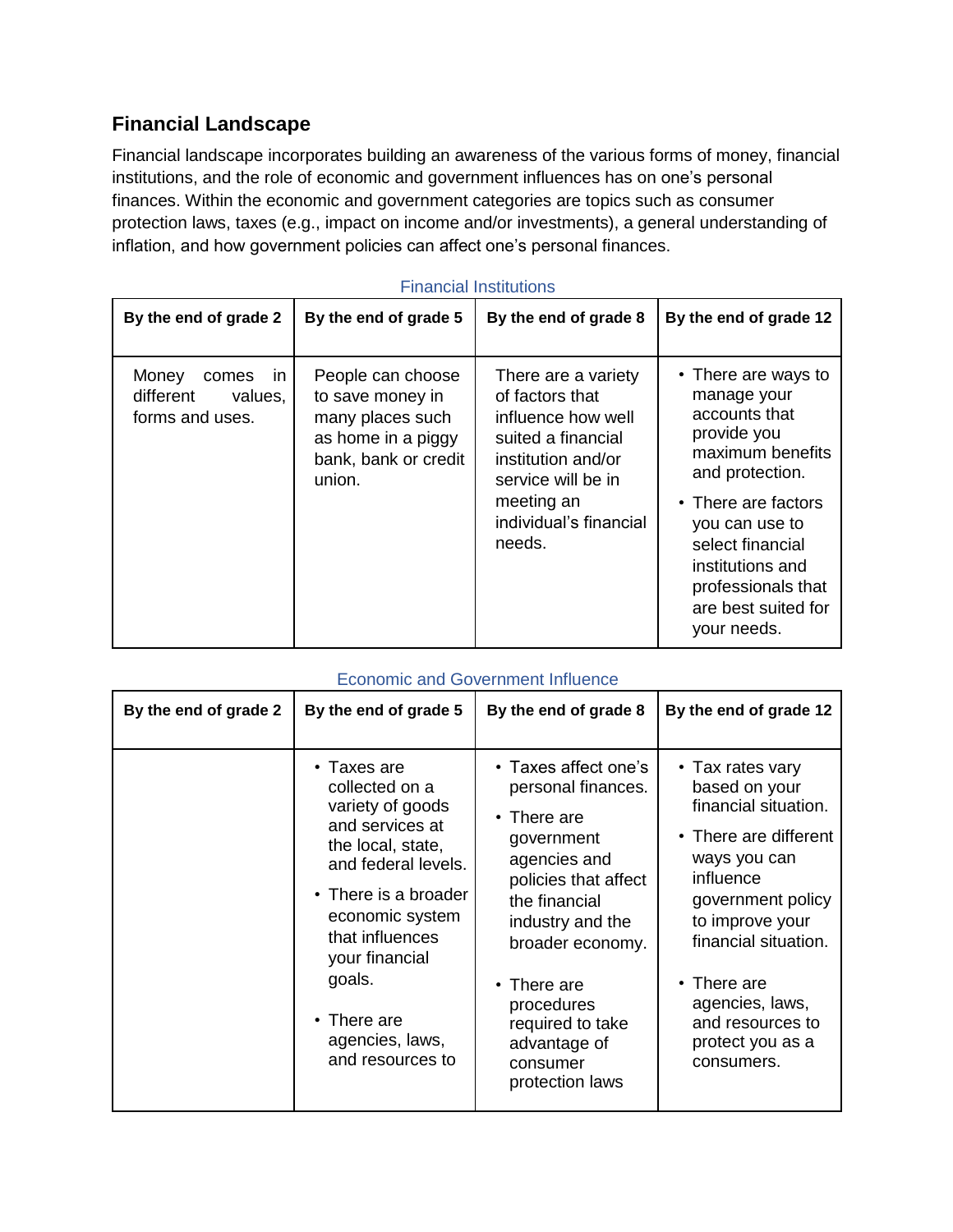| protect individuals<br>as consumers. | and assistance<br>programs. |  |
|--------------------------------------|-----------------------------|--|
|                                      |                             |  |

#### **Money Management**

Money management includes examining various aspects of budgeting, building and maintaining a credit profile, loan and debt planning, identifying and managing potential risks and investments, and understanding various insurance options.

| By the end of grade 2                                                                                                                               | By the end of grade 5                                                                                                                                                                                                  | By the end of grade 8                                                                                                                                                                                                                                                                                    | By the end of grade<br>12                                                                                                                                                                                                                                                                                                                                                                                |
|-----------------------------------------------------------------------------------------------------------------------------------------------------|------------------------------------------------------------------------------------------------------------------------------------------------------------------------------------------------------------------------|----------------------------------------------------------------------------------------------------------------------------------------------------------------------------------------------------------------------------------------------------------------------------------------------------------|----------------------------------------------------------------------------------------------------------------------------------------------------------------------------------------------------------------------------------------------------------------------------------------------------------------------------------------------------------------------------------------------------------|
| • A budget is a plan<br>that helps an<br>individual obtain<br>his/her financial<br>goals.<br>• Saving money is<br>a habit that can<br>be developed. | • There are specific<br>steps associated<br>with creating a<br>budget.<br>Saving money<br>can impact an<br>individual's ability<br>to address<br>emergencies and<br>accomplish their<br>short-and long-<br>term goals. | • A budget aligned<br>with an<br>individual's<br>financial goals<br>can help prepare<br>for life events.<br>Goals (e.g.,<br>$\bullet$<br>higher education,<br>autos, and<br>homes,<br>retirement), affect<br>your finances.<br>$\cdot$ There are<br>strategies to<br>decrease and<br>manage<br>expenses. | • There are ways to<br>align your<br>investments with<br>your personal<br>financial goals.<br>• A budget may<br>need to be<br>modified as an<br>individual's<br>career, financial<br>goals (e.g.,<br>education, home<br>ownership,<br>retirement) and/or<br>other life<br>situations change.<br>• Money<br>management<br>requires<br>understanding of<br>cash flow systems<br>and business<br>practices. |

#### Planning and Budgeting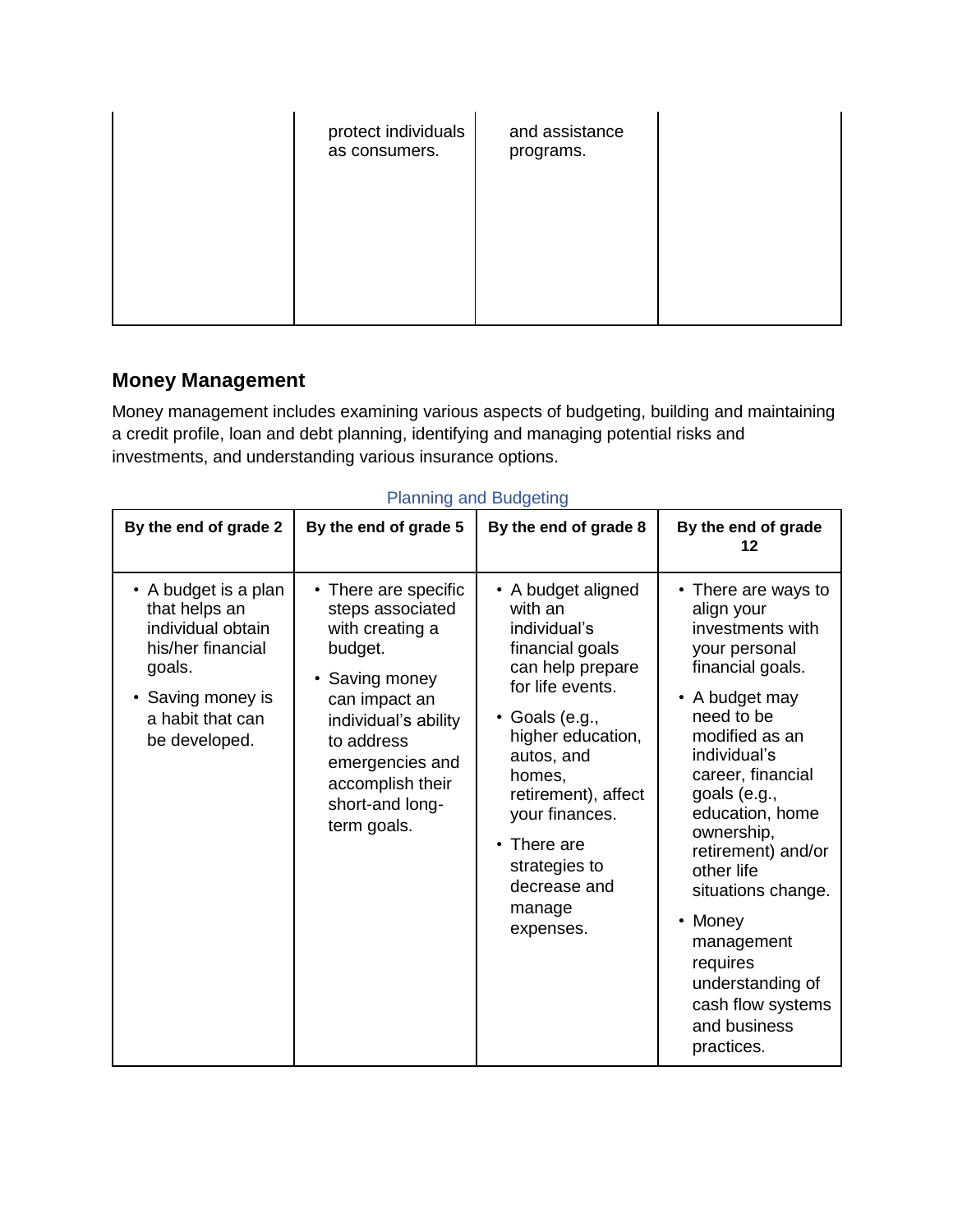| By the end of grade 2                                                                   | By the end of grade 5                                                                                                                | By the end of grade 8                                                                                                                                                                                                                  | By the end of grade 12                                                                                                                                                                                                                                            |
|-----------------------------------------------------------------------------------------|--------------------------------------------------------------------------------------------------------------------------------------|----------------------------------------------------------------------------------------------------------------------------------------------------------------------------------------------------------------------------------------|-------------------------------------------------------------------------------------------------------------------------------------------------------------------------------------------------------------------------------------------------------------------|
| There are ways to<br>keep the things we<br>value safely at<br>home and other<br>places. | Individuals can<br>choose to accept<br>inevitable risk or<br>take steps to protect<br>themselves by<br>avoiding or reducing<br>risk. | • Individuals can<br>choose to accept<br>some risk, to take<br>steps to avoid or<br>reduce risk, or to<br>transfer risk to<br>others through the<br>purchase of<br>insurance.<br>• Insurance can<br>protect your<br>personal finances. | $\cdot$ A person's<br>tolerance for<br>investment risk<br>can change<br>depending on<br>factors such as life<br>circumstances,<br>financial goals and<br>economic<br>conditions.<br>• Different types of<br>insurance have<br>different costs and<br>protections. |

#### Risk Management and Insurance

#### Credit and Debit Management

| By the end of grade 2 | By the end of grade 5 | By the end of grade 8                                                                                                                                                                                                                          | By the end of grade 12                                                                                                                                                                                                       |
|-----------------------|-----------------------|------------------------------------------------------------------------------------------------------------------------------------------------------------------------------------------------------------------------------------------------|------------------------------------------------------------------------------------------------------------------------------------------------------------------------------------------------------------------------------|
|                       |                       | $\cdot$ There are<br>strategies to<br>increase your<br>savings and limit<br>debt.<br>• Credit<br>management<br>includes making<br>informed choices<br>about sources of<br>credit and<br>requires an<br>understanding of<br>the cost of credit. | • There are reasons<br>and<br>consequences to<br>taking on debt.<br>• There are ways to<br>evaluate loans<br>and their impact<br>on one's personal<br>financial plan.<br>• Borrowers have<br>rights and<br>responsibilities. |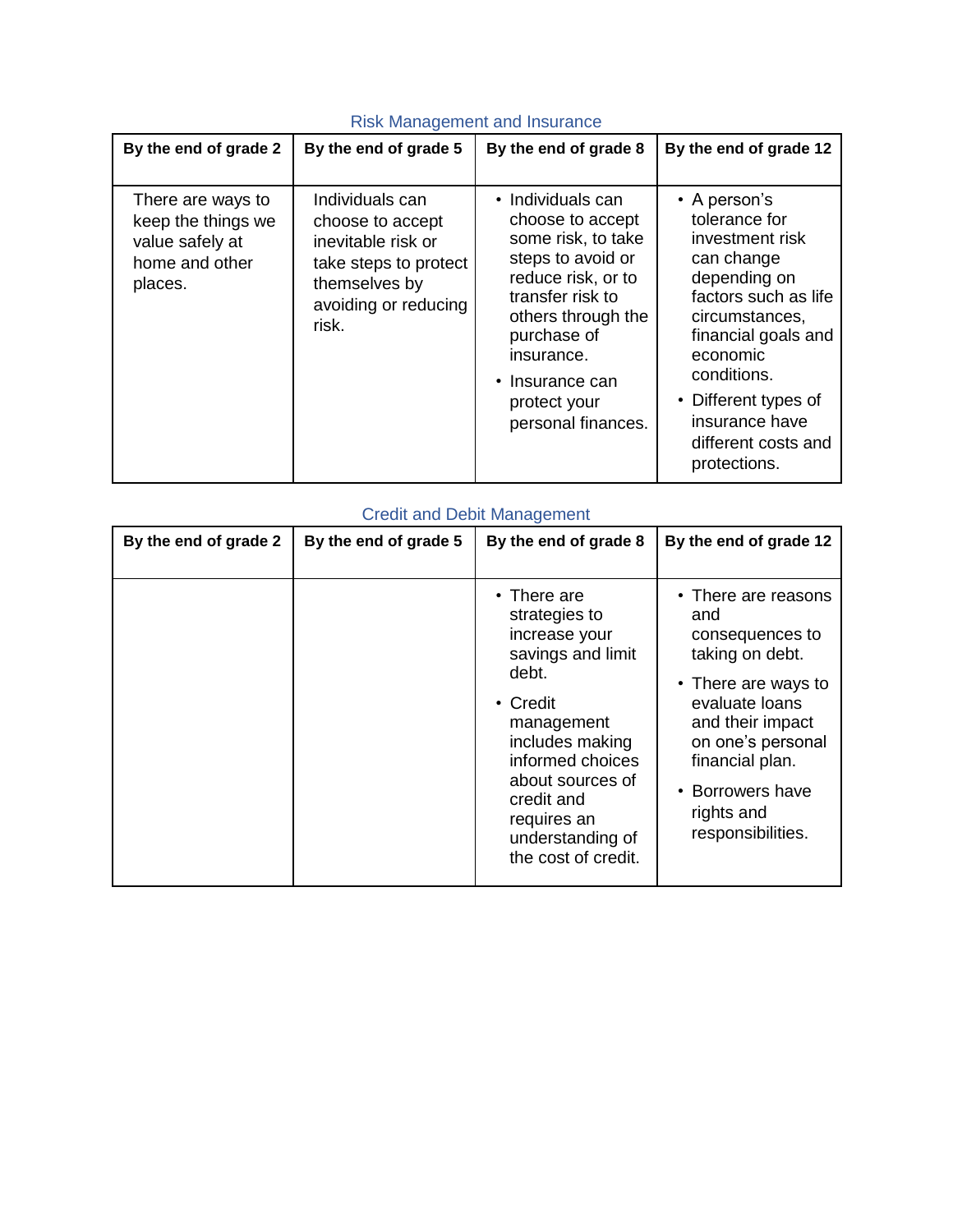| <b>Credit Profile</b> |                                                               |                                                                                                                                            |                                                                                                                                                                                                                                                                                                                                  |  |
|-----------------------|---------------------------------------------------------------|--------------------------------------------------------------------------------------------------------------------------------------------|----------------------------------------------------------------------------------------------------------------------------------------------------------------------------------------------------------------------------------------------------------------------------------------------------------------------------------|--|
| By the end of grade 2 | By the end of grade 5                                         | By the end of grade 8                                                                                                                      | By the end of grade 12                                                                                                                                                                                                                                                                                                           |  |
|                       | There are benefits to<br>having a positive<br>credit history. | $\cdot$ There are<br>strategies to build<br>and maintain a<br>good credit<br>history.<br>• Credit history<br>affects personal<br>finances. | • Negative<br>information in<br>credit reports can<br>affect a person's<br>credit score and<br>financial options.<br>• Building and<br>maintaining a good<br>credit history is a<br>process.<br>Debt reduces net<br>worth.<br>• There are ways to<br>ensure that your<br>credit is protected,<br>and information is<br>accurate. |  |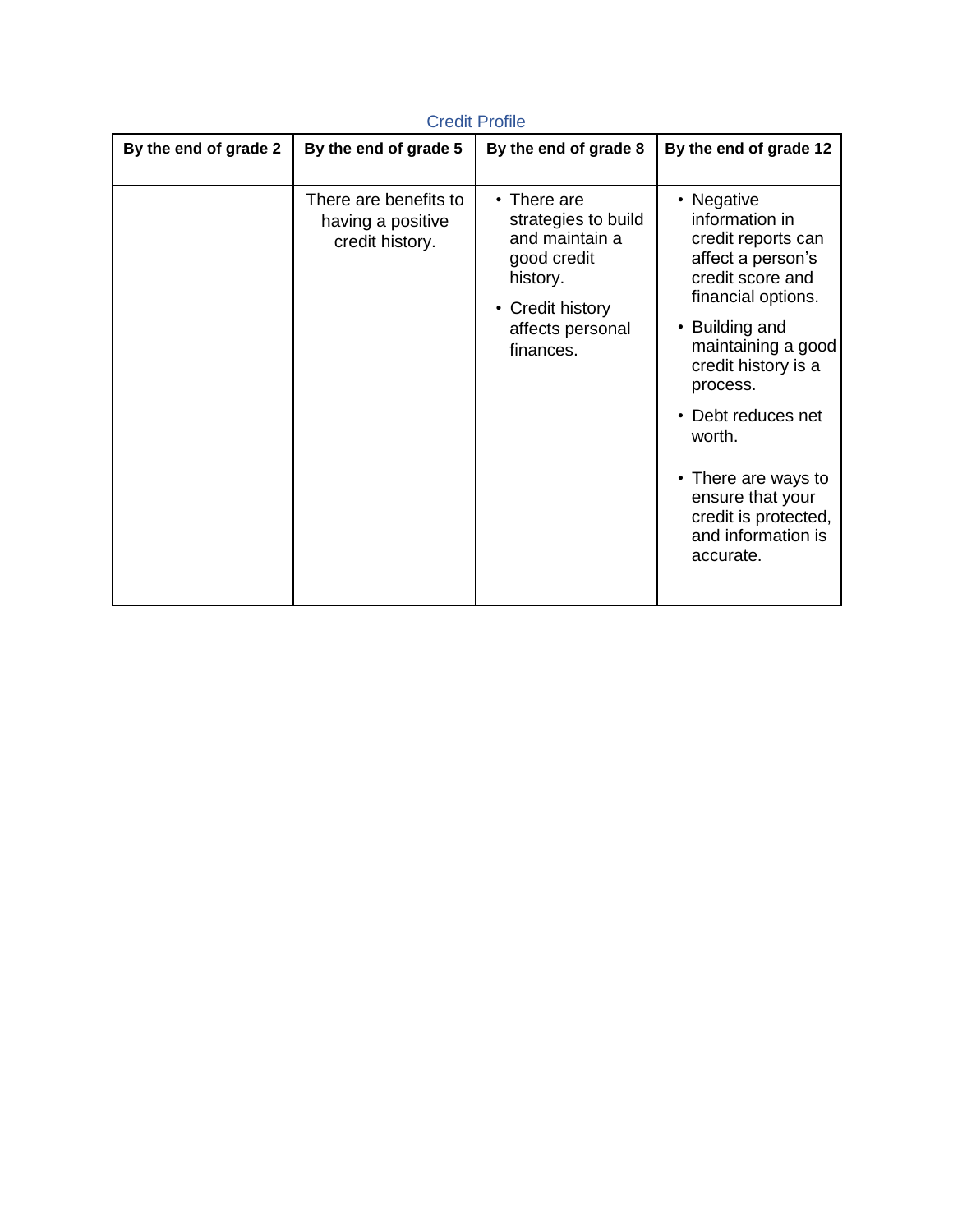#### **By the end of grade 2 By the end of grade 5 By the end of grade 8 By the end of grade 12** • Different types of jobs require different knowledge and skills. • Income is received from work in different ways including regular payments, tips, commissions, and benefits. • There are benefits and drawbacks to being an entrepreneur. • An individual's passions, aptitude and skills can affect his/her employment and earning potential. • Income and benefits can vary depending on the employer and type of job/career. • There are a variety of factors to consider before starting a business. • Individuals can choose to accept inevitable risk or take steps to protect themselves by avoiding or reducing risk. • An individual's strengths, lifestyle goals, choices, and interests affect employment and income. • Developing and implementing an action plan is an essential step for achieving one's personal and professional goals. • Early planning can provide more options to pay for postsecondary training and employment. • Employee benefits can influence your employment choices. • Communication skills and responsible behavior in addition to education, experience, certifications, and skills are all factors that affect employment and income. • There are resources to help an individual create a business plan to start or expand a business. • There are strategies an individual can use to increase his/her value and make him/herself more marketable in the job marketplace. • Career planning requires purposeful planning based on research, selfknowledge, and informed choices. • An individual's income and benefit needs and financial plan can change over time. • Incomes involve an understanding of the costs and time in preparing for a career field, interview and negotiation skills, job searches, resume development, prior experience, and vesting and retirement plans. • Understanding income involves an analysis of payroll taxes, deductions and earned benefits. • There are ways to assess a business's feasibility and risk and to align it with an individual's financial goals.

#### **Career Awareness and Planning**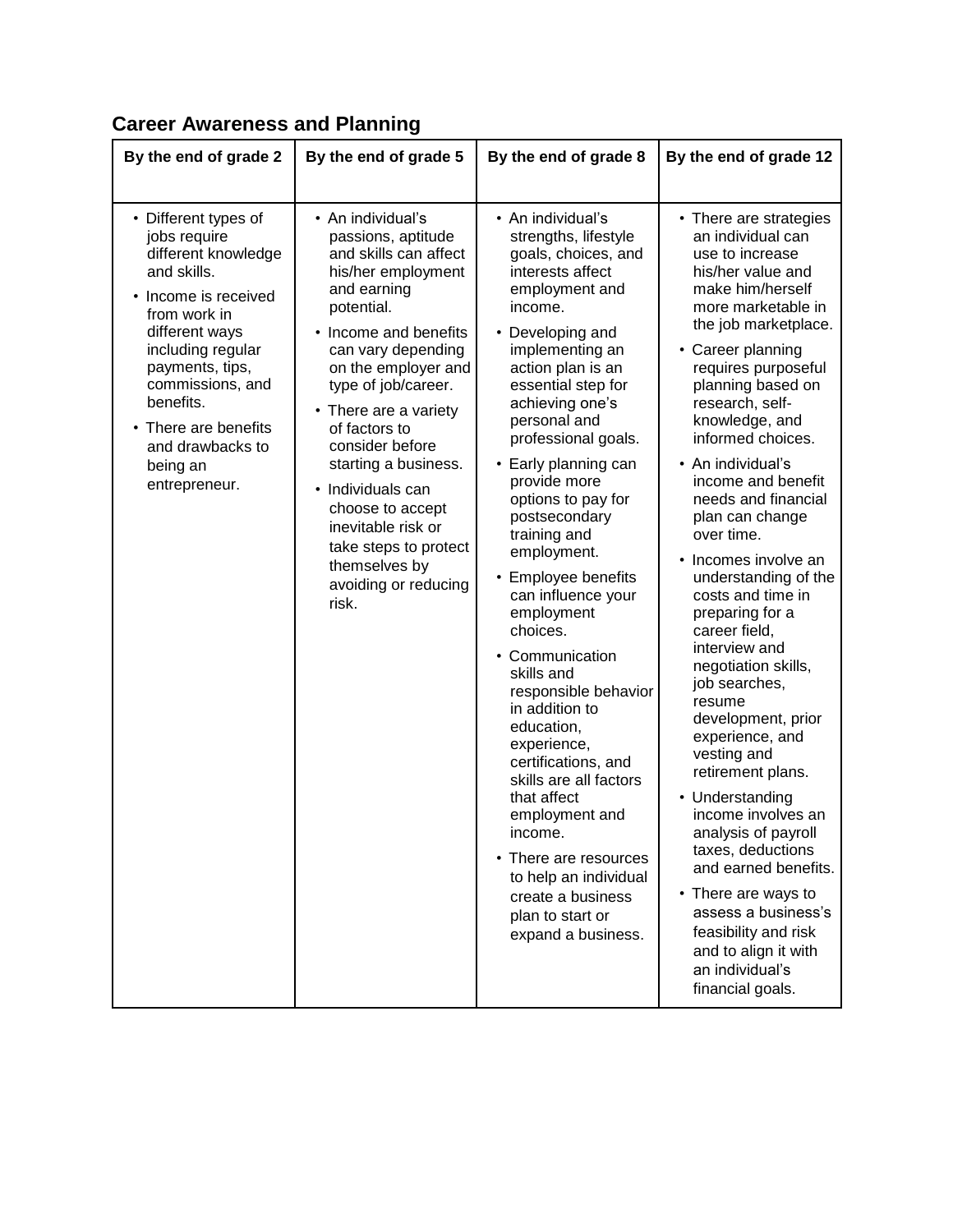#### **Creativity and Innovation**

Creativity includes the use of a wide range of idea-creation techniques (such as brainstorming) to generate new and worthwhile ideas (both incremental and radical concepts). Additionally, within creativity, flexibility is evident through the elaboration, refinement, analysis and evaluation of ideas in order to maximize creative efforts. Originality and inventiveness in work may also be evident while understanding the real-world limits to adopting new ideas. Failure is viewed as an opportunity to learn and adapt as well as understand that creativity and innovation is a longterm, cyclical process of small successes and frequent mistakes.

| By the end of grade 2                                 | By the end of grade 5                                                                                                                                                                                                                                                                                          | By the end of grade 8                                                                                                                                                                 | By the end of grade 12                                                                                                                                    |
|-------------------------------------------------------|----------------------------------------------------------------------------------------------------------------------------------------------------------------------------------------------------------------------------------------------------------------------------------------------------------------|---------------------------------------------------------------------------------------------------------------------------------------------------------------------------------------|-----------------------------------------------------------------------------------------------------------------------------------------------------------|
| Brainstorming can<br>create new,<br>innovative ideas. | • Collaboration with<br>individuals with<br>diverse<br>perspectives can<br>result in new ways<br>of thinking and/or<br>innovative<br>solutions.<br>• Curiosity and<br>willingness to try<br>new ideas<br>(intellectual<br>risktaking)<br>contributes to the<br>development of<br>creativity and<br>innovation. | • Gathering and<br>evaluating<br>knowledge and<br>information from a<br>variety of sources,<br>including global<br>perspectives,<br>fosters creativity<br>and innovative<br>thinking. | • With a growth<br>mindset, failure is<br>an important part<br>of success.<br>• Innovative ideas<br>or innovation can<br>lead to career<br>opportunities. |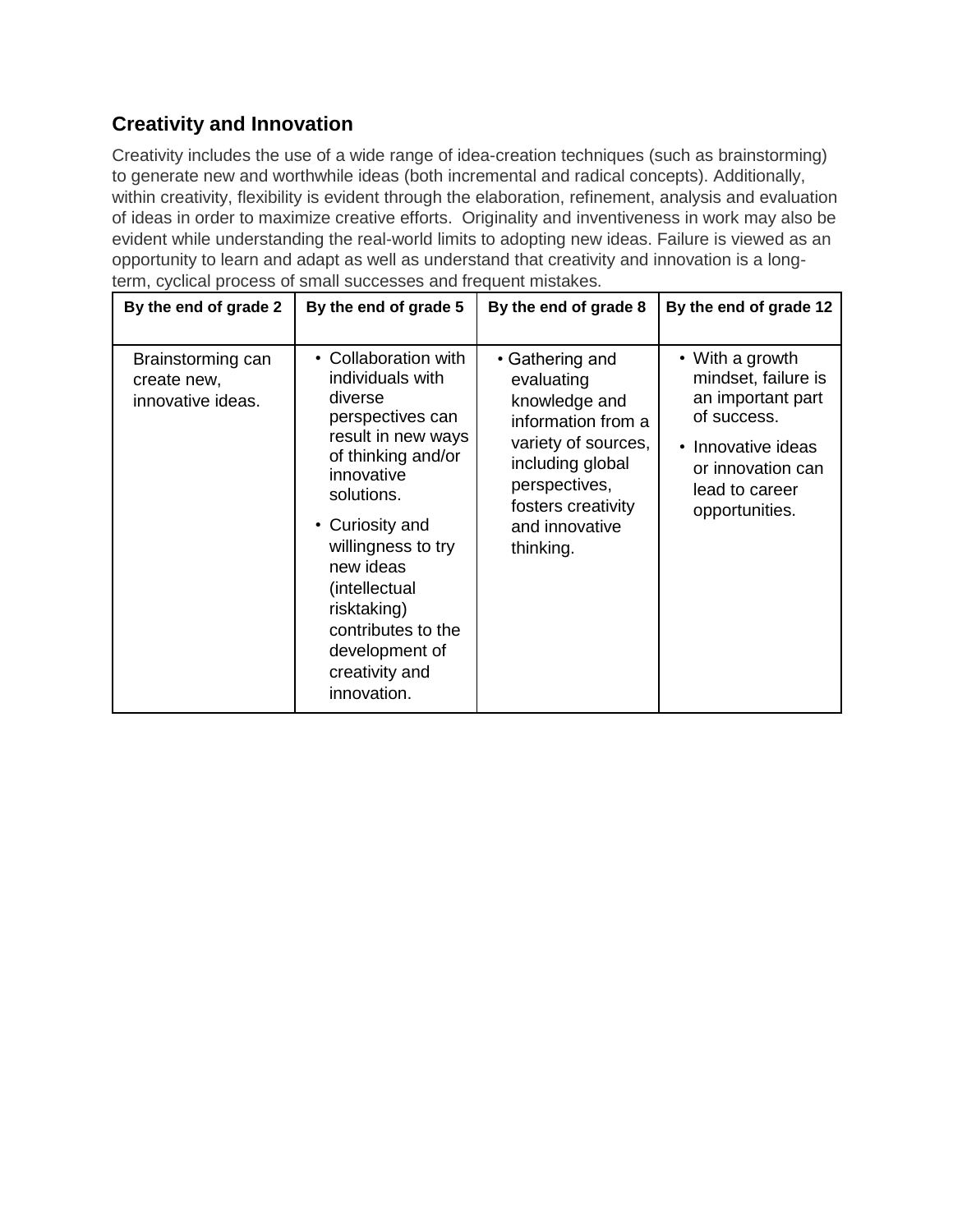### **Critical Thinking and Problem-solving**

Critical thinking involves the ability to use various types of reasoning as appropriate to the situation. Essential to critical thinking is systems thinking, which analyzes how parts of a whole interact together to produce outcomes. Critical thinking also includes making judgements and decisions by analyzing evidence, claims, points of view then communicating the interpretation of both the information and conclusions based on the best analysis. In tandem with critical thinking, problem solving involves the ability to generate and execute a solution to a problem. Problem solving occurs through one's use of initiative and flexibility to use trial and error to solve a problem until a successful solution is found.

| By the end of grade 2                                                                                                                               | By the end of grade 5                                                                                                                             | By the end of grade 8                                                                                                                                                                                                             | By the end of grade 12                                                                                                                                                                              |
|-----------------------------------------------------------------------------------------------------------------------------------------------------|---------------------------------------------------------------------------------------------------------------------------------------------------|-----------------------------------------------------------------------------------------------------------------------------------------------------------------------------------------------------------------------------------|-----------------------------------------------------------------------------------------------------------------------------------------------------------------------------------------------------|
| <b>Critical thinkers</b><br>must first identify a<br>problem then<br>develop a plan to<br>address it in order<br>to effectively solve a<br>problem. | The ability to solve<br>problems effectively<br>begins with<br>gathering data,<br>seeking resources,<br>and applying critical<br>thinking skills. | • Multiple solutions<br>exist to solve a<br>problem.<br>• An essential<br>aspect of problem<br>solving is being<br>able to selfreflect<br>on why possible<br>solutions for<br>solving problems<br>were or were not<br>successful. | • Collaboration with<br>individuals with<br>diverse<br>experiences can<br>aid in the problem-<br>solving process,<br>particularly for<br>global issues<br>where diverse<br>solutions are<br>needed. |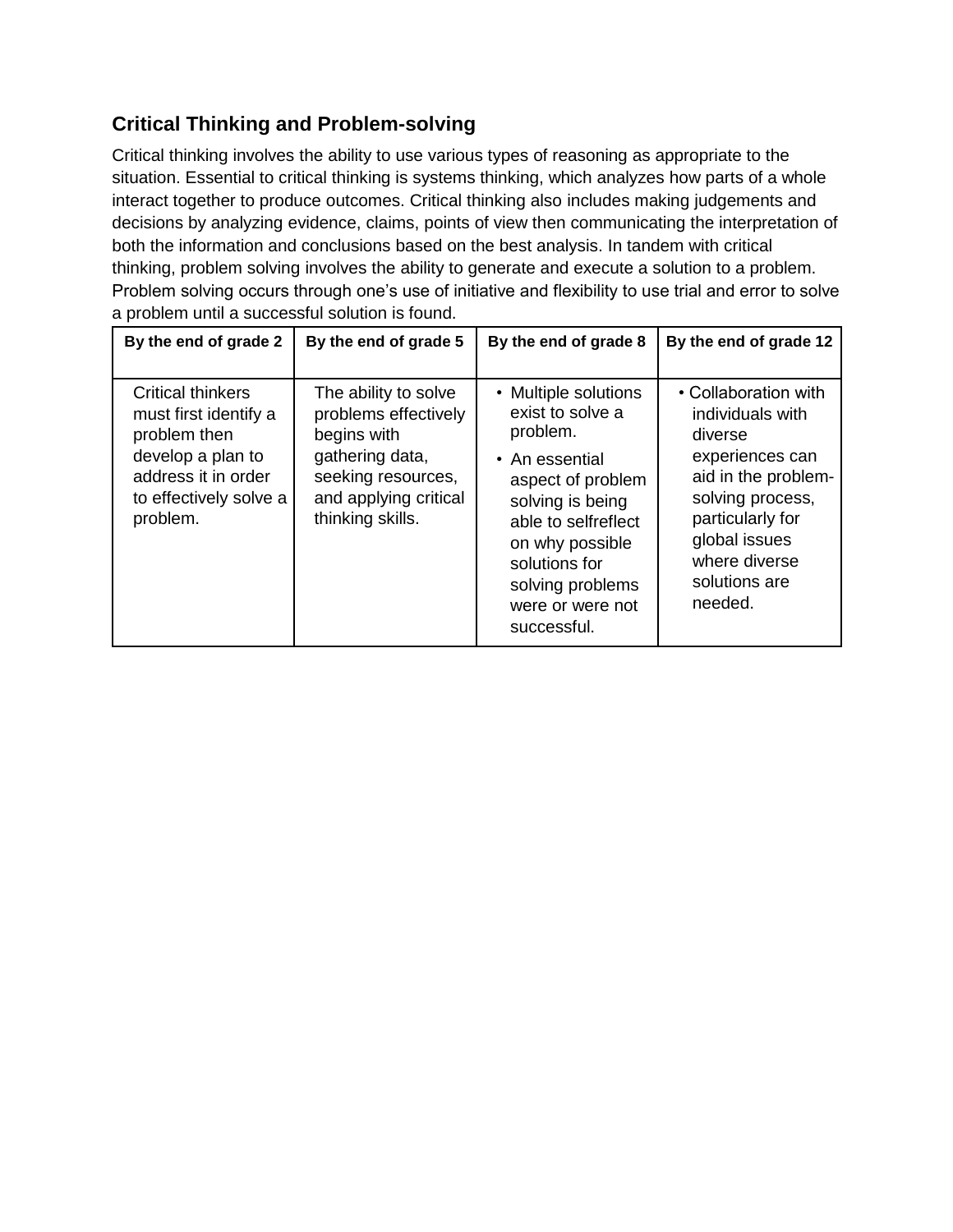## **Digital Citizenship**

| • Digital artifacts<br>• Intellectual<br>• Detailed examples<br>• Laws govern the<br>use of intellectual<br>can be owned by<br>exist to illustrate<br>property rights<br>individuals or<br>exist to protect the<br>crediting others<br>organizations.<br>original works of<br>are legal<br>when<br>individuals. It is<br>consequences to<br>incorporating their<br>Individuals should<br>allowable to use<br>digital artifacts in<br>practice safe<br>one's own work.<br>other people's<br>behaviors when<br>works without<br>ideas in one's own<br>• There are                                                                                                                                                                                                                                                                                                                                                                                                                                                                                                                                                                                                                                                                                                                                                                                                                                                                                                                                                                                                                                                                                                                                                                                                                                                                                                                                                                                                                                                                                                                                                                                                                                 | By the end of grade 2 | By the end of grade 5 | By the end of grade 8 | By the end of grade 12                                                                                                                               |
|-------------------------------------------------------------------------------------------------------------------------------------------------------------------------------------------------------------------------------------------------------------------------------------------------------------------------------------------------------------------------------------------------------------------------------------------------------------------------------------------------------------------------------------------------------------------------------------------------------------------------------------------------------------------------------------------------------------------------------------------------------------------------------------------------------------------------------------------------------------------------------------------------------------------------------------------------------------------------------------------------------------------------------------------------------------------------------------------------------------------------------------------------------------------------------------------------------------------------------------------------------------------------------------------------------------------------------------------------------------------------------------------------------------------------------------------------------------------------------------------------------------------------------------------------------------------------------------------------------------------------------------------------------------------------------------------------------------------------------------------------------------------------------------------------------------------------------------------------------------------------------------------------------------------------------------------------------------------------------------------------------------------------------------------------------------------------------------------------------------------------------------------------------------------------------------------------|-----------------------|-----------------------|-----------------------|------------------------------------------------------------------------------------------------------------------------------------------------------|
| tradeoffs between<br>appropriate credit.<br>proper credit is<br>• An individual's<br>allowing<br>given to the<br>digital footprint<br>• Laws govern<br>information to be<br>original source.<br>reflects the<br>many aspects of<br>public and keeping<br>various actions an<br>computing, such<br>information private<br>Sending and<br>$\bullet$<br>individual makes<br>as privacy, data,<br>receiving copies of<br>and secure.<br>online, both<br>media on the<br>property,<br>positive and<br>• Digital footprints<br>information, and<br>internet creates<br>negative.<br>are publicly<br>identity. These<br>the opportunity for<br>accessible, even if<br>laws can have<br>unauthorized use<br>• Digital<br>only shared with a<br>beneficial and<br>of data, such as<br>communities allow<br>select group.<br>harmful effects,<br>personally owned<br>for social<br>Appropriate<br>video, photos, and<br>interactions that<br>measures such as<br>or delaying<br>music.<br>can result in<br>proper interactions<br>advancements in<br>positive or<br>Digital identities<br>can protect online<br>computing and<br>negative<br>must be managed<br>reputations.<br>protecting or<br>outcomes.<br>in order to create<br>infringing upon<br>• Digital<br>a positive digital<br>• Young people can<br>people's rights.<br>communities are<br>footprint.<br>have a positive<br>used by<br><b>Cultivating online</b><br>impact on the<br>Individuals to<br>Digital tools have<br>reputations for<br>natural world in<br>positively and<br>share information,<br>employers and<br>the fight against<br>negatively<br>organize, and<br>climate change.<br>changed the way<br>engage around<br>separating private<br>people interact<br>issues and topics<br>and professional<br>socially.<br>of interest.<br>digital identities.<br>Digital<br>Digital technology<br>$\bullet$<br>$\bullet$<br>• Digital<br>and data can be<br>engagement can<br>communities<br>improve the<br>leveraged by<br>influence many<br>planning and<br>communities to<br>delivery of climate<br>address effects of<br>especially the<br>change actions.<br>climate change.<br>workforce. The<br>increased<br>connectivity | using the Internet.   | work provided that    |                       | property and there<br>utilizing or sharing<br>another's originals<br>permission or<br>such as expediting<br>academia requires<br>aspects of society, |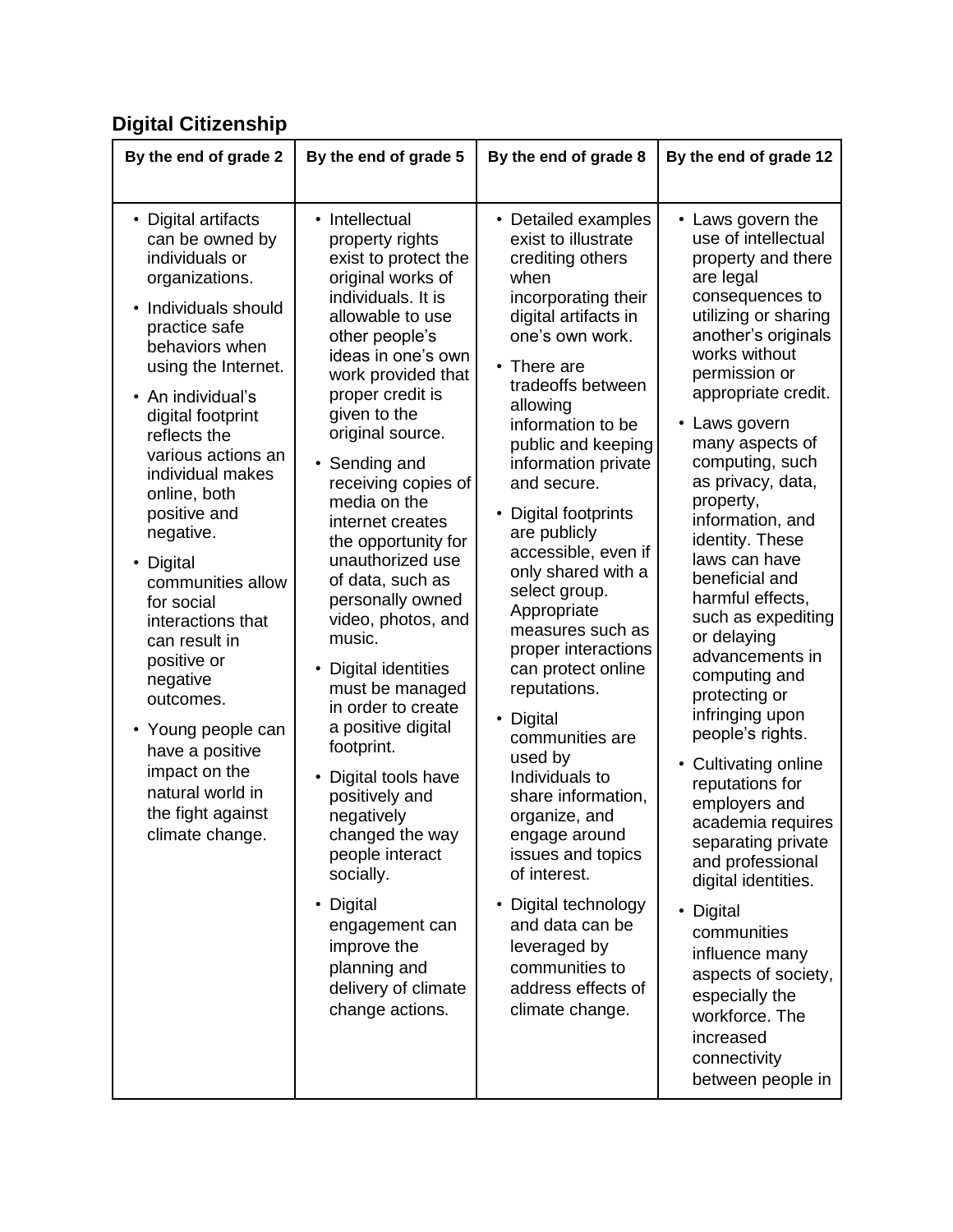|  | different cultures<br>and different<br>career fields have<br>changed the<br>nature, content,<br>and<br>responsibilities of<br>many careers.<br>• Network<br>connectivity and<br>computing<br>capability<br>extended to<br>objects, sensors<br>and everyday<br>items not normally<br>considered<br>computers allows<br>these devices to<br>generate,<br>exchange and<br>consume data with<br>minimal human<br>intervention.<br>Leveraging<br>Internet of Things<br>(IoT) to combat<br>climate change<br>can address<br>climate issues with<br>greater efficacy. |
|--|----------------------------------------------------------------------------------------------------------------------------------------------------------------------------------------------------------------------------------------------------------------------------------------------------------------------------------------------------------------------------------------------------------------------------------------------------------------------------------------------------------------------------------------------------------------|
|  | • Technologies<br>such as Artificial<br>Intelligence (AI)<br>and blockchain<br>can help minimize<br>the effect of<br>climate change.                                                                                                                                                                                                                                                                                                                                                                                                                           |
|  |                                                                                                                                                                                                                                                                                                                                                                                                                                                                                                                                                                |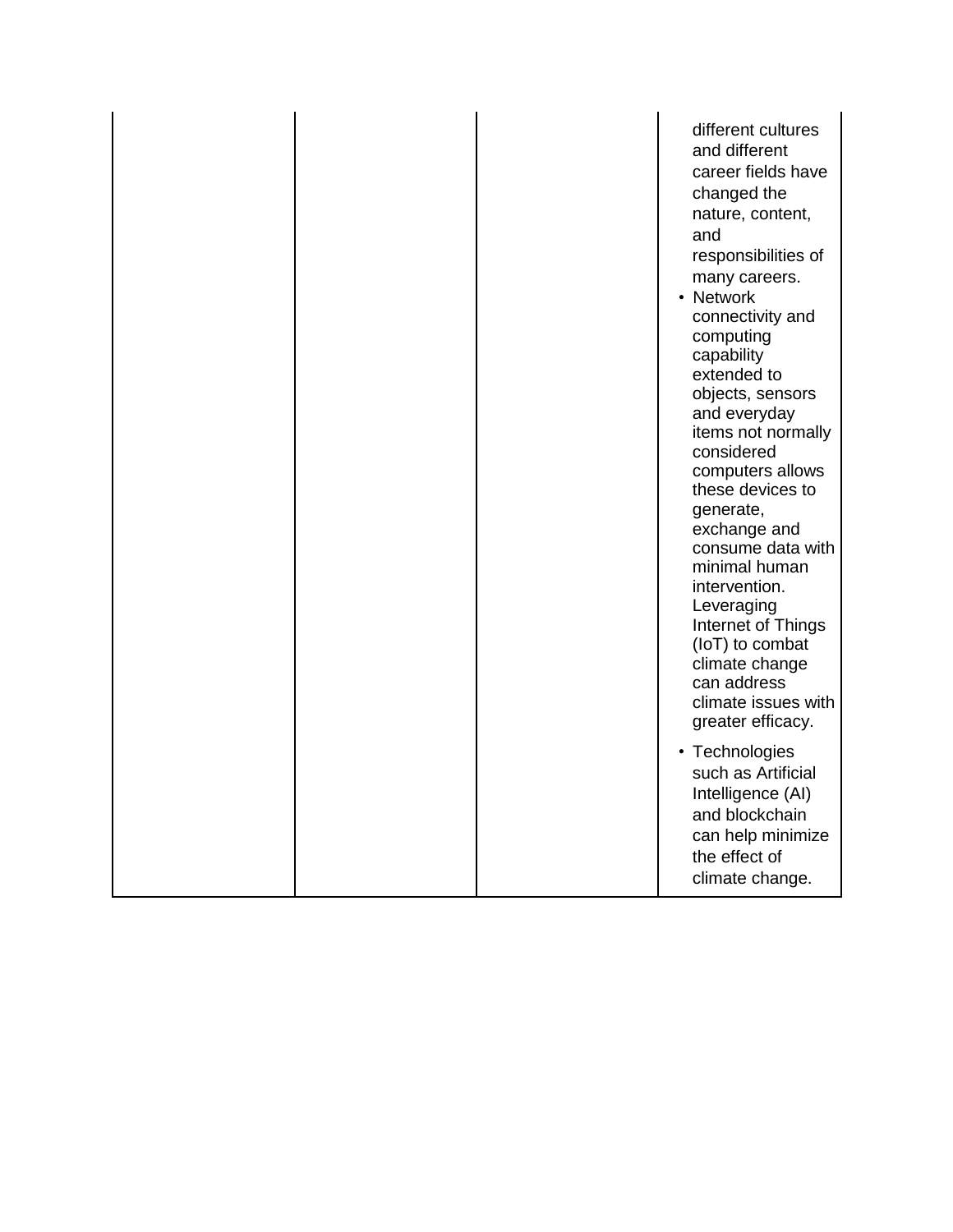#### **Global and Cultural Awareness**

To possess a cultural and global awareness is to fully understand that individuals are composed of complex cultural backgrounds, which are influenced by a multitude of factors. Armed with this crucial understanding, individuals can then better learn and work collaboratively with people from diverse cultures, religions and lifestyles in a spirit of mutual respect and open dialogue, whether in a personal, work, or community-based context. Such an awareness also stresses the importance of recognizing and understanding the rich histories and multitude of languages of other nations and cultures.

| By the end of                                                                                      | By the end of                                                                                | By the end of                                                                                                                                  | By the end of                                                                                                                                                      |
|----------------------------------------------------------------------------------------------------|----------------------------------------------------------------------------------------------|------------------------------------------------------------------------------------------------------------------------------------------------|--------------------------------------------------------------------------------------------------------------------------------------------------------------------|
| grade 2                                                                                            | grade 5                                                                                      | grade 8                                                                                                                                        | grade 12                                                                                                                                                           |
| Individuals from<br>different cultures<br>may have different<br>points of view and<br>experiences. | Culture and<br>geography can<br>shape an<br>individual's<br>experiences and<br>perspectives. | Awareness of and<br>appreciation for<br>cultural differences<br>is critical to avoid<br>barriers to<br>productive and<br>positive interaction. | Solutions to the<br>problems faced by<br>a global society<br>require the<br>contribution of<br>individuals with<br>different points of<br>view and<br>experiences. |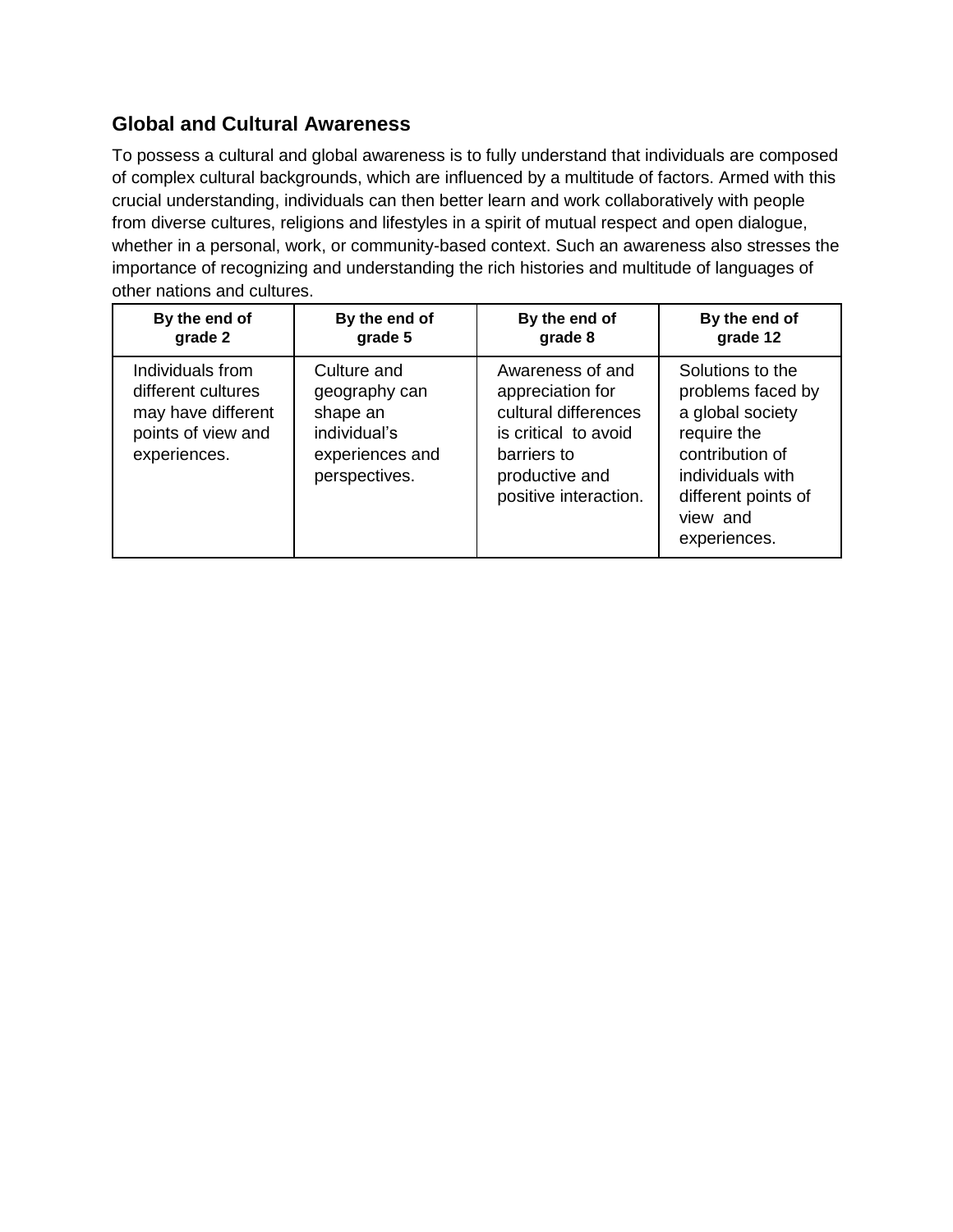#### **Information and Media Literacy**

Information and Media Literacy empowers learners to access, retrieve and produce well managed resources. This access promotes and fosters inquiry learning as well as a deep understanding of target knowledge, skills or concepts. Information and Media Literacy is the vehicle for learners to pursue and create relevant information using the opportunities of highquality materials. Information and media literacy also includes a basic understanding of ethical use of information.

| By the end of grade 2                                                                                                                                                                                                                                                                                                                                                                                                                                                          | By the end of grade 5                                                                                                                                                                                                                                                                                                                                                                                                                                                                                                                                                    | By the end of grade 8                                                                                                                                                                                                                                                                                                                                                                                                                                                                                                                                                                                                                                                                                                       | By the end of grade 12                                                                                                                                                                                                                                                                                                                                                                                                                                                                                                                                                                                                                                                                                 |
|--------------------------------------------------------------------------------------------------------------------------------------------------------------------------------------------------------------------------------------------------------------------------------------------------------------------------------------------------------------------------------------------------------------------------------------------------------------------------------|--------------------------------------------------------------------------------------------------------------------------------------------------------------------------------------------------------------------------------------------------------------------------------------------------------------------------------------------------------------------------------------------------------------------------------------------------------------------------------------------------------------------------------------------------------------------------|-----------------------------------------------------------------------------------------------------------------------------------------------------------------------------------------------------------------------------------------------------------------------------------------------------------------------------------------------------------------------------------------------------------------------------------------------------------------------------------------------------------------------------------------------------------------------------------------------------------------------------------------------------------------------------------------------------------------------------|--------------------------------------------------------------------------------------------------------------------------------------------------------------------------------------------------------------------------------------------------------------------------------------------------------------------------------------------------------------------------------------------------------------------------------------------------------------------------------------------------------------------------------------------------------------------------------------------------------------------------------------------------------------------------------------------------------|
| • Digital tools and<br>media resources<br>provide access to<br>vast stores of<br>information that<br>can be searched.<br>• Digital tools can<br>be used to display<br>data in various<br>ways.<br>• A variety of<br>diverse sources,<br>contexts,<br>disciplines and<br>cultures provide<br>valuable and<br>necessary<br>information that<br>can be used for<br>different<br>purposes.<br>• Information is<br>shared or<br>conveyed in a<br>variety of formats<br>and sources. | • Digital tools and<br>media resources<br>provide access to<br>vast stores of<br>information, but<br>the information<br>can be biased or<br>inaccurate.<br>Digital tools can<br>$\bullet$<br>be used to modify<br>and display data<br>in various ways<br>that can be<br>organized to<br>communicate<br>ideas.<br>Accurate and<br>$\bullet$<br>comprehensive<br>information comes<br>in a variety of<br>platforms and<br>formats and is the<br>basis for effective<br>decisionmaking.<br>Specific situations<br>require the use of<br>relevant sources<br>of information. | • Increases in the<br>quantity of<br>information<br>available through<br>electronic means<br>have heightened<br>the need to check<br>sources for<br>possible distortion,<br>exaggeration, or<br>misrepresentation.<br>Digital tools make<br>it possible to<br>analyze and<br>interpret data,<br>including text,<br>images, and<br>sound. These<br>tools allow for<br>broad concepts<br>and data to be<br>more effectively<br>communicated.<br>• The mode of<br>information can<br>convey a message<br>to consumers or<br>an audience.<br>Sources of<br>$\bullet$<br>information are<br>evaluated for<br>accuracy and<br>relevance when<br>considering the<br>use of information.<br>There are ethical<br>and unethical uses | • Advanced search<br>techniques can be<br>used with digital<br>and media<br>resources to<br>locate information<br>and to check the<br>credibility and the<br>expertise of<br>sources to answer<br>questions, solve<br>problems, and<br>inform the<br>decision-making.<br>• Digital tools such<br>as artificial<br>intelligence,<br>image<br>enhancement and<br>analysis, and<br>sophisticated<br>computer<br>modeling and<br>simulation create<br>new types of<br>information that<br>may have<br>profound effects<br>on society. These<br>new types of<br>information must<br>be evaluated<br>carefully.<br>In order for<br>$\bullet$<br>members of our<br>society to<br>participate<br>productively, |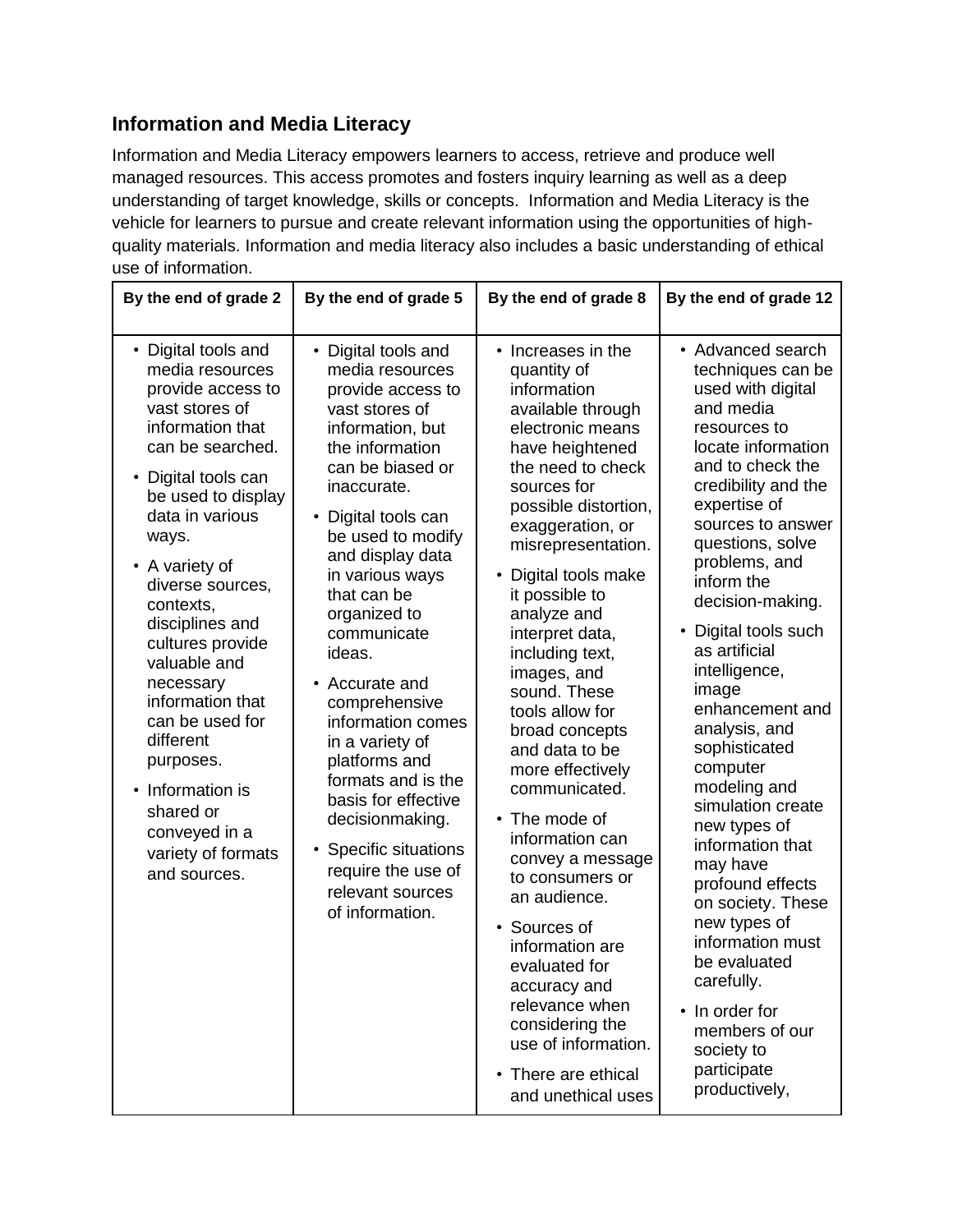|  | of information and<br>media. | information needs<br>to be shared<br>creatively and<br>ethically.<br>• Accurate<br>information may<br>help in making<br>valuable and<br>ethical choices. |
|--|------------------------------|----------------------------------------------------------------------------------------------------------------------------------------------------------|
|  |                              |                                                                                                                                                          |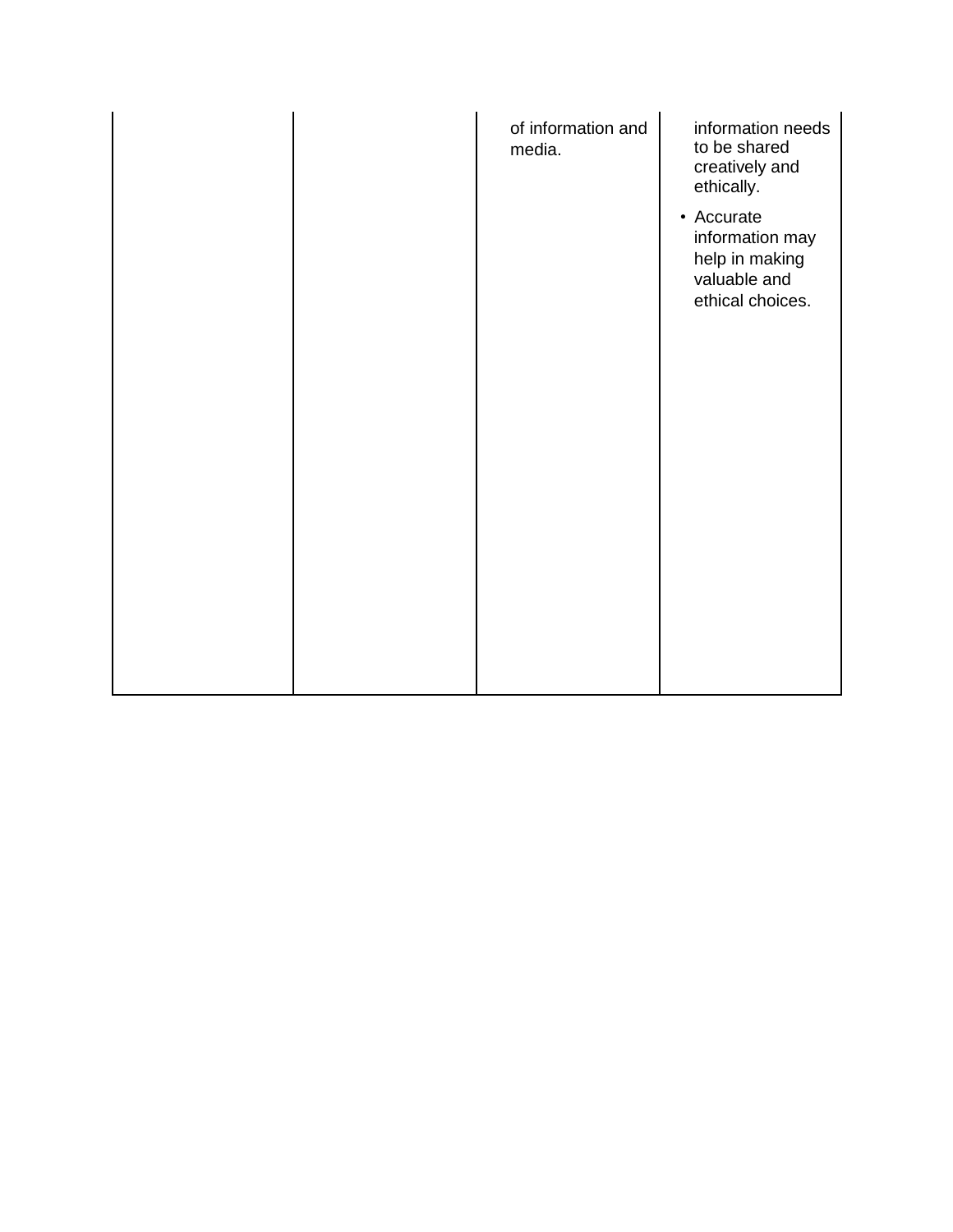## **Technology Literacy**

| By the end of grade                                                                                                                                       | By the end of grade                                                                                                                                                                     | By the end of grade                                                                                                                                                                                                                                                                                                                                                                                                       | By the end of grade                                                                                                                                                                                                                                                                                                                                                  |
|-----------------------------------------------------------------------------------------------------------------------------------------------------------|-----------------------------------------------------------------------------------------------------------------------------------------------------------------------------------------|---------------------------------------------------------------------------------------------------------------------------------------------------------------------------------------------------------------------------------------------------------------------------------------------------------------------------------------------------------------------------------------------------------------------------|----------------------------------------------------------------------------------------------------------------------------------------------------------------------------------------------------------------------------------------------------------------------------------------------------------------------------------------------------------------------|
| 2                                                                                                                                                         | 5                                                                                                                                                                                       | 8                                                                                                                                                                                                                                                                                                                                                                                                                         | 12                                                                                                                                                                                                                                                                                                                                                                   |
| Digital tools have<br>a purpose.<br>Collaboration can<br>simplify the work<br>an individual has<br>to do and<br>sometimes<br>produce a better<br>product. | • Different digital<br>tools have<br>different<br>purposes.<br>• Collaborating<br>digitally as a team<br>can often develop<br>a better artifact<br>than an individual<br>working alone. | • Some digital tools<br>are appropriate for<br>gathering,<br>organizing,<br>analyzing, and<br>presenting<br>information, while<br>other types of<br>digital tools are<br>appropriate for<br>creating text,<br>visualizations,<br>models, and<br>communicating<br>with others.<br>• Digital tools allow<br>for remote<br>collaboration and<br>rapid sharing of<br>ideas unrestricted<br>by geographic<br>location or time. | • Digital tools differ<br>in features,<br>capacities, and<br>styles.<br>Knowledge of<br>different digital tools<br>is helpful in<br>selecting the best<br>tool for a given task.<br>• Collaborative<br>digital tools can be<br>used to access,<br>record and share<br>different<br>viewpoints and to<br>collect and<br>tabulate the views<br>of groups of<br>people. |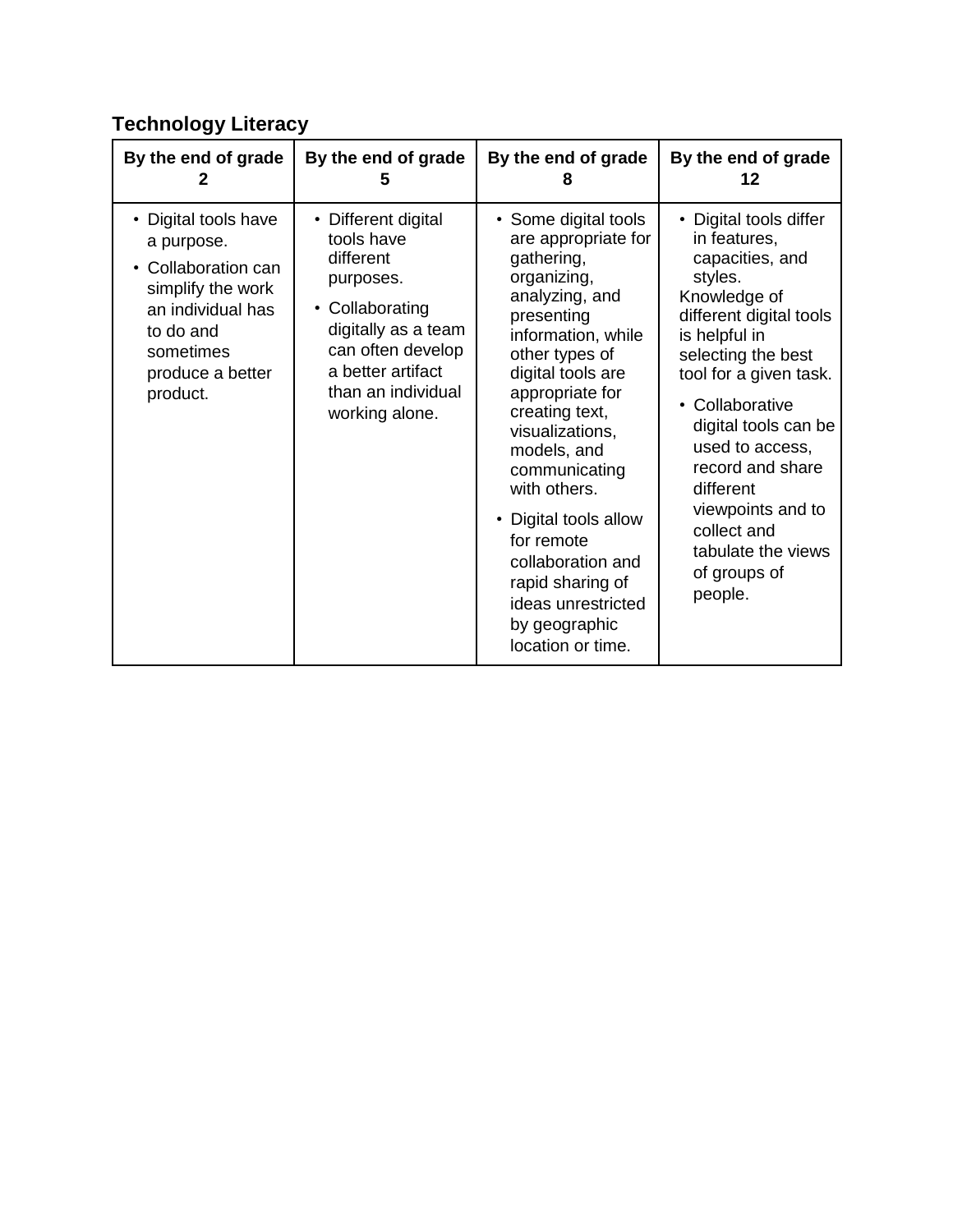## Career Readiness, Life Literacies, and Key Skills Practices

Career Readiness, Life Literacies, and Key Skills Practices describe the habits of the mind that all educators in all content areas should seek to develop in their students. They are practices that have been linked to increase college, career, and life success. These practices should be taught and reinforced in all content areas with increasingly higher levels of complexity and expectation as a student advances through a program of study.

| <b>Practice</b>                                                                | <b>Description</b>                                                                                                                                                                                                                                                                                                                                                                                                                                                                                                                                                                                                                                    |
|--------------------------------------------------------------------------------|-------------------------------------------------------------------------------------------------------------------------------------------------------------------------------------------------------------------------------------------------------------------------------------------------------------------------------------------------------------------------------------------------------------------------------------------------------------------------------------------------------------------------------------------------------------------------------------------------------------------------------------------------------|
| Act as a responsible<br>and contributing<br>community member<br>and employee.  | Students understand the obligations and responsibilities of being a<br>member of a community, and they demonstrate this understanding<br>every day through their interactions with others. They are<br>conscientious of the impacts of their decisions on others and the<br>environment around them. They think about the near-term and long-<br>term consequences of their actions and seek to act in ways that<br>contribute to the betterment of their teams, families, community and<br>workplace. They are reliable and consistent in going beyond the<br>minimum expectation and in participating in activities that serve the<br>greater good. |
| Attend to financial<br>well-being.                                             | Students take regular action to contribute to their personal financial<br>well-being, understanding that personal financial security provides the<br>peace of mind required to contribute more fully to their own career<br>success.                                                                                                                                                                                                                                                                                                                                                                                                                  |
| Consider the<br>environmental, social<br>and economic<br>impacts of decisions. | Students understand the interrelated nature of their actions and<br>regularly make decisions that positively impact and/or mitigate<br>negative impact on other people, organization, and the environment.<br>They are aware of and utilize new technologies, understandings,<br>procedures, materials, and regulations affecting the nature of their<br>work as it relates to the impact on the social condition, the<br>environment and the profitability of the organization.                                                                                                                                                                      |
| Demonstrate creativity<br>and innovation.                                      | Students regularly think of ideas that solve problems in new and<br>different ways, and they contribute those ideas in a useful and<br>productive manner to improve their organization. They can consider<br>unconventional ideas and suggestions as solutions to issues, tasks or<br>problems, and they discern which ideas and suggestions will add<br>greatest value. They seek new methods, practices, and ideas from a<br>variety of sources and seek to apply those ideas to their own<br>workplace. They take action on their ideas and understand how to<br>bring innovation to an organization.                                              |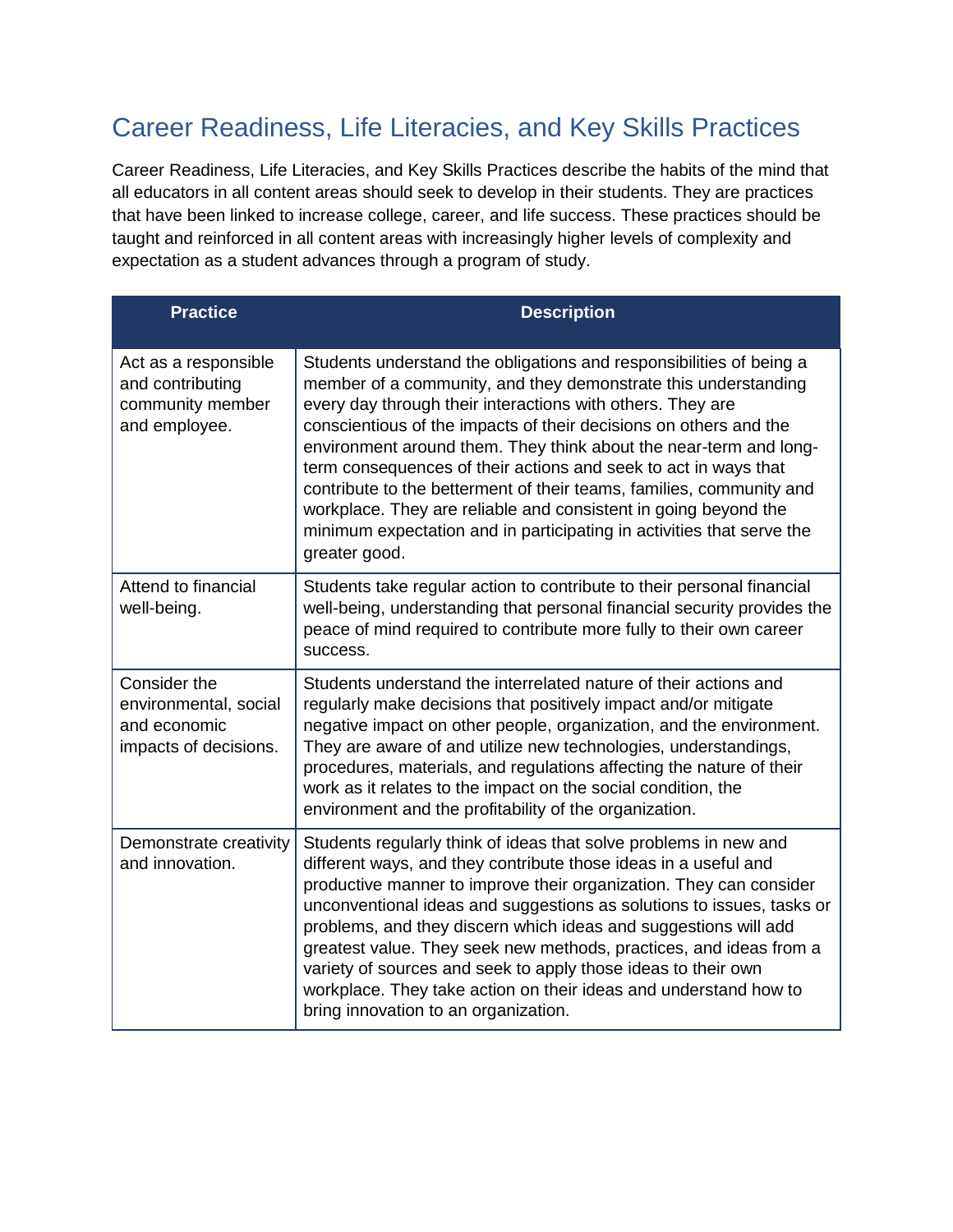| Utilize critical thinking<br>to make sense of<br>problems and<br>persevere in solving<br>them.         | Students readily recognize problems in the workplace, understand the<br>nature of the problem, and devise effective plans to solve the<br>problem. They are aware of problems when they occur and take<br>action quickly to address the problem; they thoughtfully investigate the<br>root cause of the problem prior to introducing solutions. They carefully<br>consider the options to solve the problem. Once a solution is agreed<br>upon, they follow through to ensure the problem is solved, whether<br>through their own actions or the actions of others.                                                                                                                                                              |
|--------------------------------------------------------------------------------------------------------|----------------------------------------------------------------------------------------------------------------------------------------------------------------------------------------------------------------------------------------------------------------------------------------------------------------------------------------------------------------------------------------------------------------------------------------------------------------------------------------------------------------------------------------------------------------------------------------------------------------------------------------------------------------------------------------------------------------------------------|
| Model integrity, ethical<br>leadership and<br>effective<br>management.                                 | Students consistently act in ways that align personal and community-<br>held ideals and principles while employing strategies to positively<br>influence others in the workplace. They have a clear understanding of<br>integrity and act on this understanding in every decision. They use a<br>variety of means to positively impact the directions and actions of a<br>team or organization, and they apply insights into human behavior to<br>change others' action, attitudes and/or beliefs. They recognize the<br>near-term and long-term effects that management's actions and<br>attitudes can have on productivity, morals and organizational culture.                                                                 |
| Plan education and<br>career paths aligned<br>to personal goals.                                       | Students take personal ownership of their own education and career<br>goals, and they regularly act on a plan to attain these goals. They<br>understand their own career interests, preferences, goals, and<br>requirements. They have perspective regarding the pathways<br>available to them and the time, effort, experience and other<br>requirements to pursue each, including a path of entrepreneurship.<br>They recognize the value of each step in the education and<br>experiential process, and they recognize that nearly all career paths<br>require ongoing education and experience. They seek counselors,<br>mentors, and other experts to assist in the planning and execution of<br>career and personal goals. |
| Use technology to<br>enhance productivity<br>increase collaboration<br>and communicate<br>effectively. | Students find and maximize the productive value of existing and new<br>technology to accomplish workplace tasks and solve workplace<br>problems. They are flexible and adaptive in acquiring new technology.<br>They are proficient with ubiquitous technology applications. They<br>understand the inherent risks-personal and organizational-of<br>technology applications, and they take actions to prevent or mitigate<br>these risks.                                                                                                                                                                                                                                                                                       |
| Work productively in<br>teams while using<br>cultural/global<br>competence.                            | Students positively contribute to every team, whether formal or<br>informal. They apply an awareness of cultural difference to avoid<br>barriers to productive and positive interaction. They find ways to<br>increase the engagement and contribution of all team members. They<br>plan and facilitate effective team meetings.                                                                                                                                                                                                                                                                                                                                                                                                 |